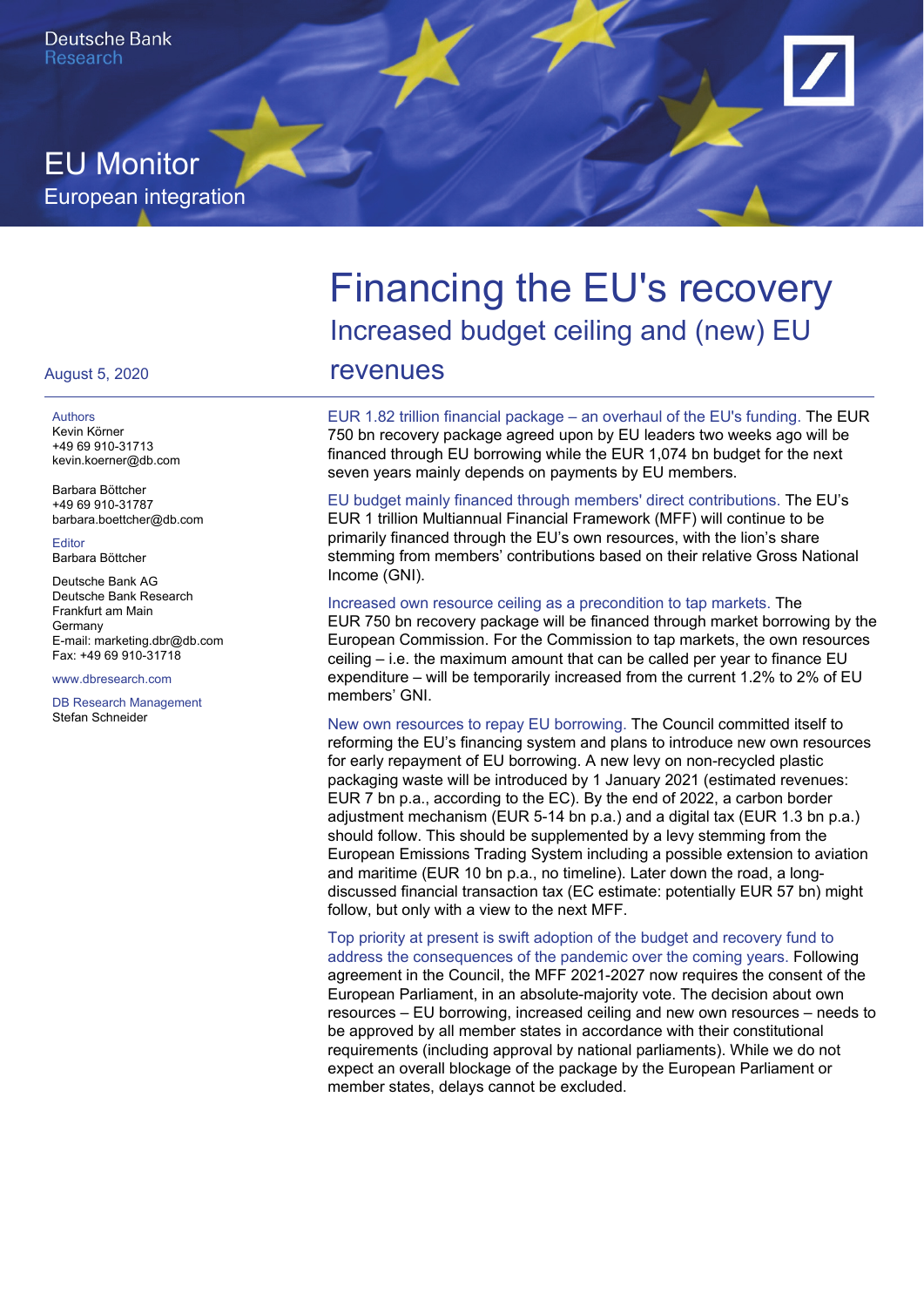



Source: European Council

EU members' operating budgetary balance in the MFF 2014-2020



12.3

## An overdue overhaul of the EU's revenues

In their almost-five-day special meeting from July 17 to 21, EU leaders agreed after cumbersome negotiations on a historical EUR 1.82 trillion financial package for the EU, consisting of a EUR 1,074 bn budget for the next seven years and a EUR 750 bn recovery package.<sup>1</sup> As in the past, the EU's EUR 1 trillion Multiannual Financial Framework (MFF) will be mainly financed through the EU's own resources, with the lion's share stemming from members' contributions based on their relative Gross National Income (GNI).

The EUR 750 bn recovery package will be financed through market borrowing by the European Commission. The bulk of it will go to the newly introduced Recovery and Resilience Facility (EUR 672.5 bn), in the form of grants (EUR 312.5 bn) and loans (EUR 360 bn). The rest of the recovery package (EUR 77.5 bn) will be used to size up and front-load the seven-year budget.

For the Commission to tap markets, the own resources ceiling – i.e. the maximum amount that can be called per year to finance EU expenditure – will be temporarily increased from the current 1.2% to 2% of EU members' GNI. Following the proposal of Council President Michel, new own resources will be introduced, starting in 2021. These will be used for early repayment of the Commission's bonds already within the 2021-2027 budgetary period.

As economic data across the EU start to confirm the severity of the fallout of the pandemic, the EU is in a hurry to get its joint fiscal response in place. But unanimous agreement among the EU's 27 leaders on the recovery package was only the first hurdle towards implementation of the EU budget and recovery fund.

The European Parliament needs to consent to the MFF as well, and it has already expressed its discontent with parts of the Council conclusion in a resolution adopted on July 23. The EP declared its preparedness "to withhold its consent for the MFF until a satisfactory agreement is reached".

The decision to increase the EU's own resources ceiling needs to be approved by all 27 EU member states; the summit agreement was just a political declaration, the legal implementation act will follow and includes votes by national parliaments in member states. Any delays in final approval of the MFF and the own resources decision might translate into delays in the disbursement of spending programs and funds urgently needed to tackle the crisis.

In the negotiations among leaders in the Council, the size and net contributions to the next budget and recovery package took center stage. The introduction of new EU-wide taxes and levies to prop up the union's finances has been discussed for years, with no significant progress until now. Member states had been concerned that granting the Commission any rights to directly raise revenues might limit their own control over these resources as well as their sole power to levy taxes.

The financing of the EU's multi-year budget has always been a controversial issue among members, repeatedly leading to contentious negotiations between net contributors and net recipients. In particular the "frugal four" – the Netherlands, Austria, Denmark and Sweden – feel that they contribute too much to the budget. In the next budget, they – and Germany – will therefore benefit from further rebates on their contributions, a remnant of the British EU membership arrangement that the Commission and EP had hoped to abolish post-Brexit. Together with heavy lobbying for protecting the status quo in cohesion and agricultural funding among members, the continuation of rebates  $\overline{a}$ 

<sup>1</sup> See EU Monitor, EUR 750 bn EU Recovery Fund: Deal! July 21, 2020.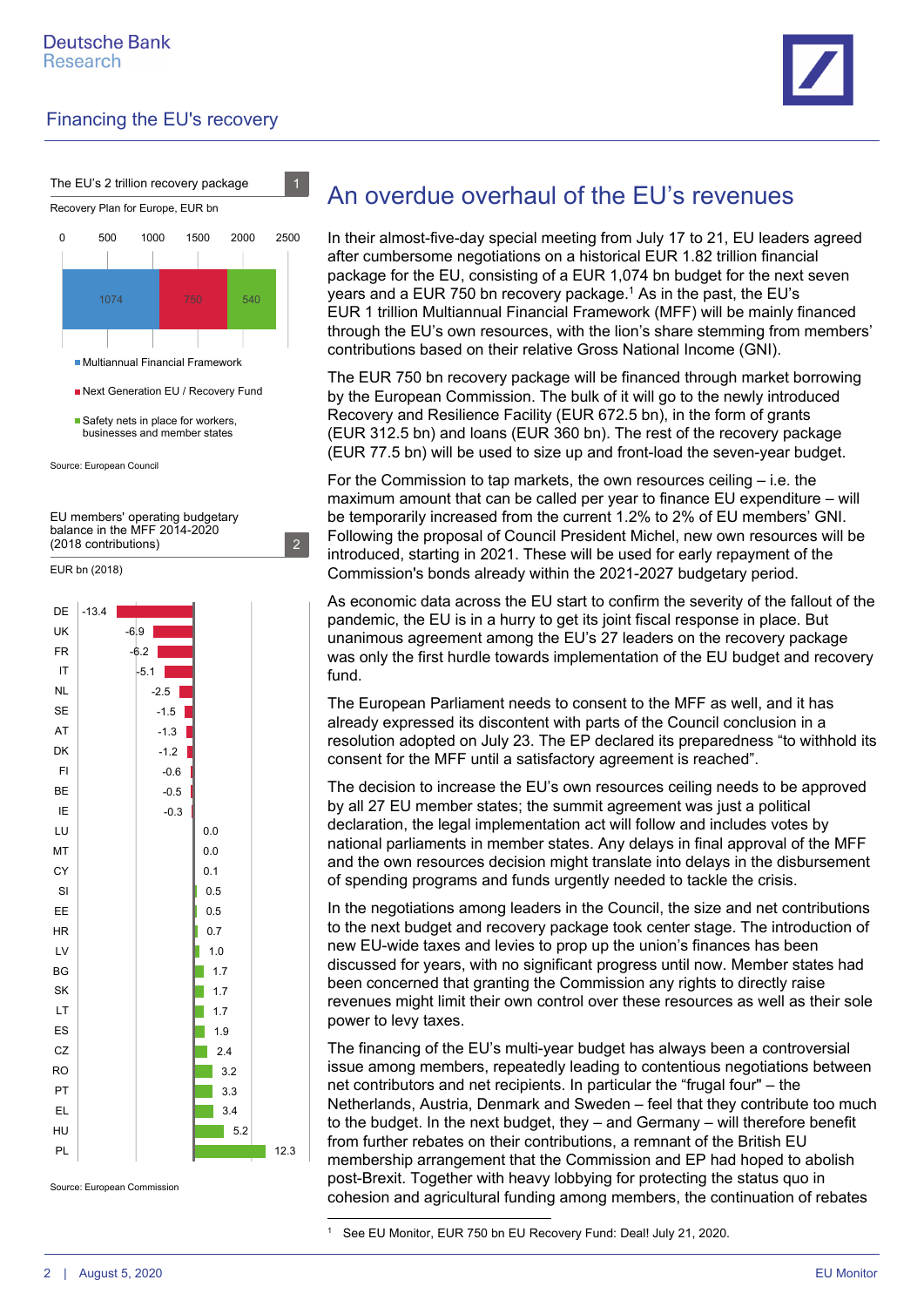

contributes to the cuts of urgently needed spending on innovation and digital transformation in the next EU budget.

The need to reform EU budget revenues seems to have gained a new impetus given the urgency to rapidly react to the pandemic. While for some, including the European Parliament, the Council's Conclusion is not ambitious enough, others see the mere fact that European leaders managed – in a relatively short period – to unanimously come up with a recovery plan and its financing as a remarkable success.

The composition of EU finances and in particular the introduction of new own resources as well as the own resources decision agreed on in the Council have frequently led to misunderstandings and confusion, which we attempt to clear up in the following overview and discussion.

#### Structure of the EU's revenues

The EU is mainly financed by its "own resources". These are revenues assigned to the Union to finance its budget and that accrue to it automatically, with no necessity for further decision-making by national authorities. They account for more than 90% of the budget, while the remaining revenues come from other sources of income (see Chart 3).

#### The EU's three own resources:

1

- GNI-based own resource consists of national contributions calculated on the basis of gross national income (GNI), which is considered to reflect each country's financial ability to contribute. It was designed as a complementary resource, needed in addition to the other two own resources to achieve a balanced budget. For this reason, contributions are determined on an annual basis. Today, GNI-based contributions are the EU's largest source of income, covering approximately 67% of the budget in 2014-2018. EU countries' contributions differ sharply, based on their GNI, leading to stark variations in net contributions to or receipts from the budget between the EU's wealthier and poorer members.2
- VAT-based own resource is a percentage of the value-added tax collected in the member states paid to the EU. For the next MFF, the contribution rate is 0.3% of the harmonised VAT base (same call rate as in the current period, but the reduced call rate of 0.15% for Germany, the Netherlands and Sweden has been abolished). This revenue source contributed around 12% to the EU budget in 2014-2018.
- Traditional own resources (TOR) include customs duties levied at the external border of the single market. They are collected by the member states and forwarded to the EU. For their collection costs, member states can retain 25% under the new MFF (increased from 20%). Traditional own resources contribute around 13% to the current budget.

Correction mechanism. The member states' contributions consist mainly of GNIbased own resource. This has resulted in some wealthy member states feeling that their net contribution to the EU budget is disproportionately high. To address this, reductions of the VAT-based and GNI-based own resources have been granted to these member states. They were able to secure their rebates for the next MFF as well. The Council decided upon lump-sum corrections of the annual GNI-based contributions for Germany (EUR 3.7 bn), the Netherlands

17.2 10.3 4.0 0.0 50.0 100.0 150.0 GNI-based own resource **Traditional own resources** VAT-based own resource **n**Other Surplus form previous year EU budget revenues (2014-2018 average), EUR bn

Financing of the current EU budget 3

Sources: European Commission, Deutsche Bank

<sup>2</sup> See Talking Point, EU budget 2021-2027. Europe's future sacrificed to the status quo? February 25, 2020.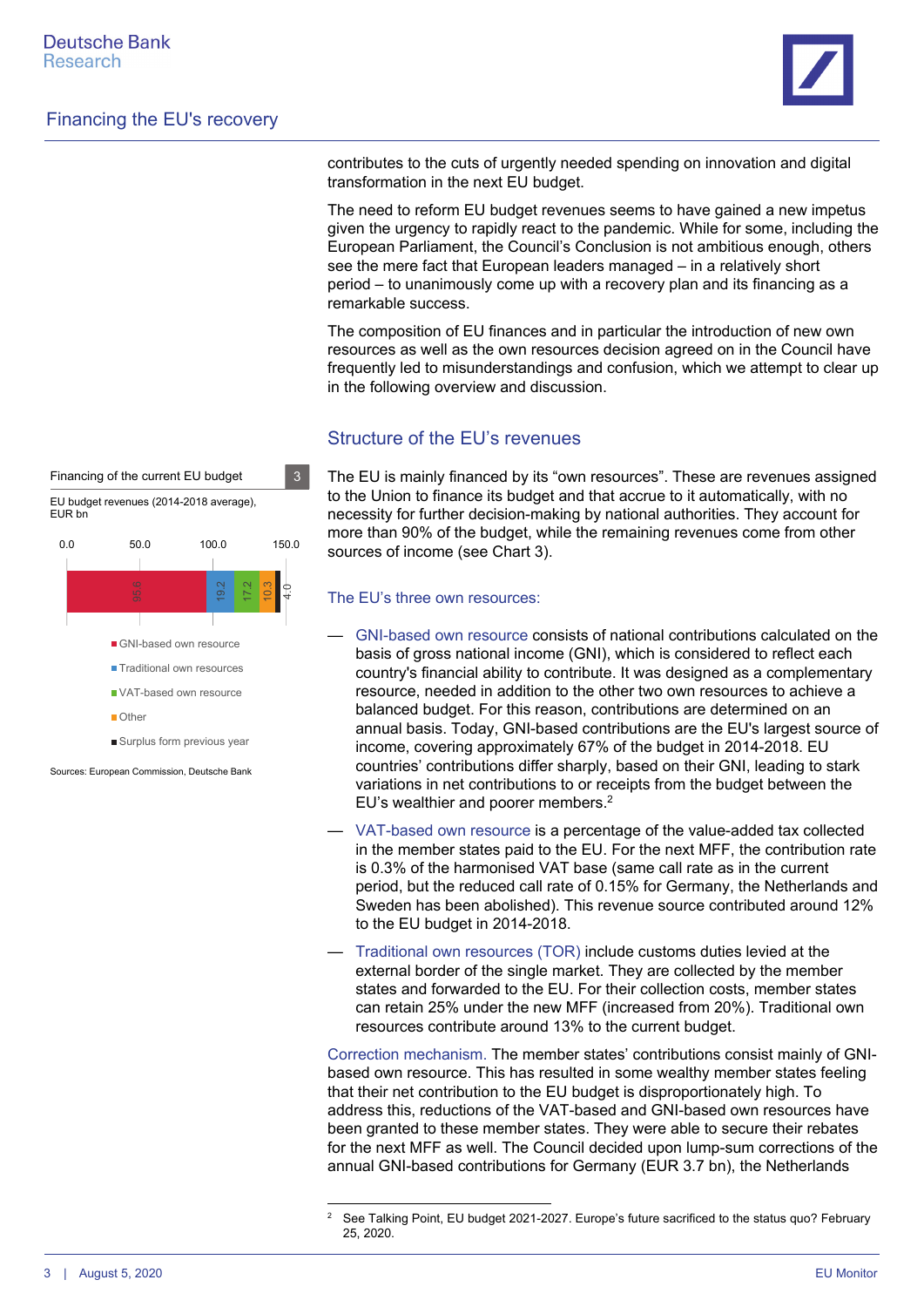

(EUR 1.9 bn), Sweden (EUR 1.1 bn), Austria (EUR 0.6 bn) and Denmark (EUR 0.4bn).

Other sources of income. In addition, the EU generates other income with taxes from EU staff salaries, bank interest, fines and contributions from third countries.

#### New own resources to repay EU borrowing

Commitment to reform the own resource system. For years, the Commission and the European Parliament have called upon the Council to introduce new own resources as direct contributions to the EU. But in the past, member states were reluctant to grant the EU new sources of income. Discussion of the introduction of new own resources has been ongoing since 2004 with no material achievement.

The current pandemic and need to repay the planned Commission borrowing seem to have provided the required impetus to substantial reforms of the revenue system. Increased financing needs from Brexit (with the departure of the UK, the EU lost one of its largest contributors; it provided EUR 6.9 bn [net] to the budget in 2018; see Chart 2) and pressure from the European Parliament contributed. At the special meeting on July 17-21, the European Council committed itself to reform the own resources system in the coming years.

To repay the EU borrowing, several new own resources should be introduced or might be considered over the next years:

- i. A new own resource based on non-recycled plastic packaging waste
- ii. A carbon border adjustment mechanism (carbon border tax)
- iii. An EU-wide digital tax
- iv. An own resource from the Emissions Trading System and extension to aviation and maritime
- v. A Financial Transaction Tax

The introduction of new sources of income might also help to secure a high credit rating for the Commission's bond issuing. Several of these levies – such as the financial transaction tax and the digital tax – have been discussed on and off for years already. The Council Conclusion now provides a roadmap for an introduction of these taxes. According to different estimates by the European Commission over the years, these new taxes could account for additional revenues of up to EUR 90 bn per year; a bulk of revenues could come from the FTT (see Chart 4). But even without the introduction of an FTT, the Commission estimates call for direct contributions to the EU (customs duties plus new own resources) to more than double to above EUR 50 bn if the other proposed levies are introduced.

#### Levy on non-recycled plastic packaging waste

The Council agreed to introduce this new plastic levy by 1 January 2021. The objective is to reduce the volume of non-recycled plastic packaging waste in the EU, i.e. to create incentives for member states to reduce waste and increase recycling. The levy is therefore a policy instrument derived from the European Strategy for Plastics in a Circular Economy. Member states will pay a levy of EUR 0.8 per kilogram of non-recycled plastic packaging waste. A correction mechanism ensures that poorer member states do not pay disproportionately high levies (which in itself contradicts the environmental reasoning for the tax).



Estimated revenues from proposed

new own resources 4

- Carbon border adjustment (EUR 5-14 bn)
- **Emissions Trading System**
- **Plastic packaging waste tax**
- Digital tax

Note: FTT Commission's estimation from 2011; could change substantially depending on the design of the FTT; not likely to be introduced before the next MFF.

Source: European Commission (2020, 2018, 2011)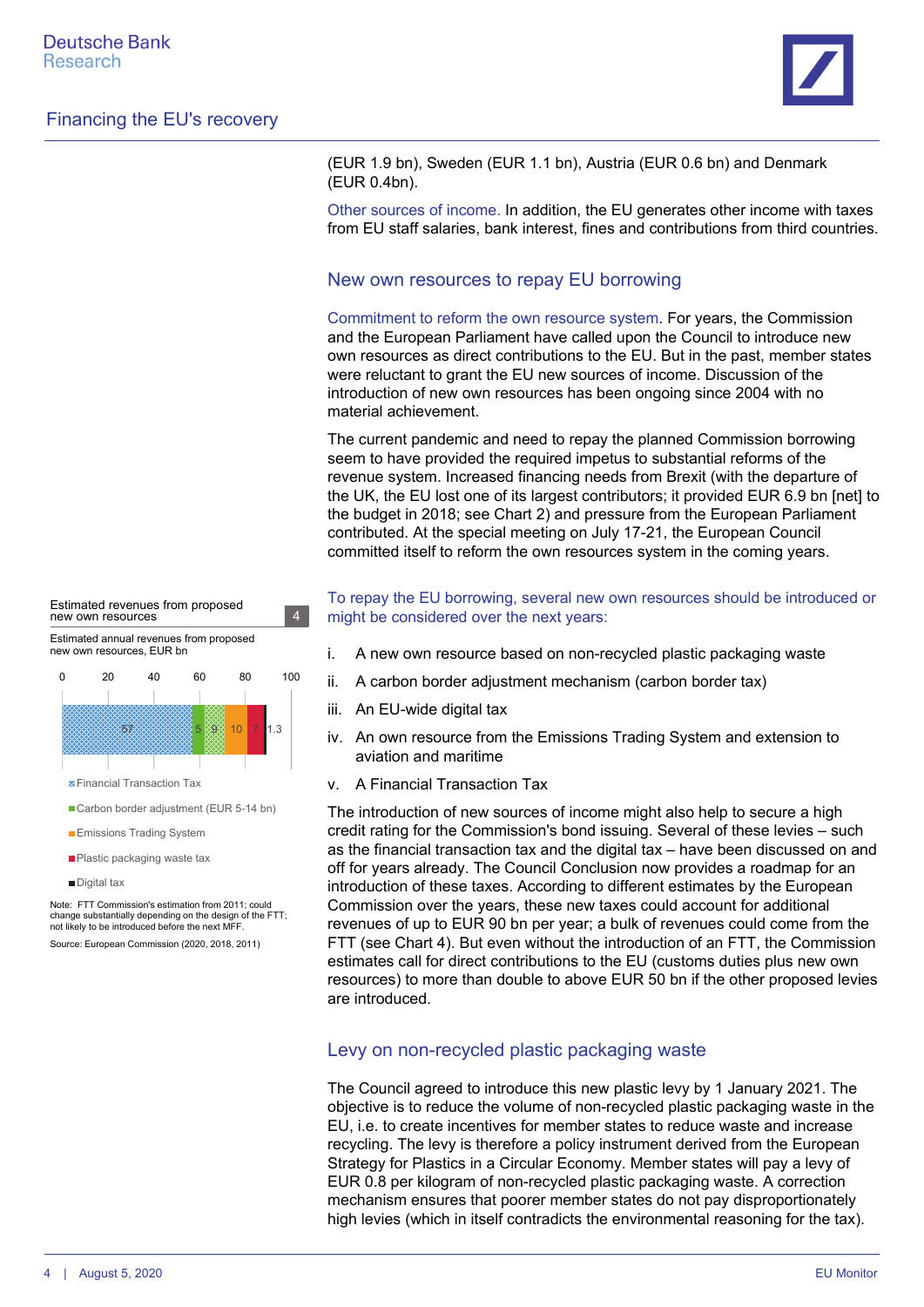

Estimated national contributions to levy including correction mechanism 5

Annual levy on non-recycled plastic packaging waste, EUR million



Note: Rebates based on the correction mechanism are indicated in red. Calculations based on data from 2017.

Sources: Politico (February 25, 2020), Eurostat Deutsche Bank Research

In its initial proposal of 2018, the European Commission estimated the revenues from this tax at EUR 7 bn per year. However, the correction mechanism that has now been adopted will reduce revenues by about EUR 700 m per year (Politico, February 25, 2020). The largest contributors will be France and Germany, followed by Italy, Spain and Poland (see Chart 5). One issue with this levy: if the instrument is effective in achieving its policy goal, it will not be a stable source of revenue, as adjustments and measures to reduce waste can be expected to reduce revenues over the years.

## Carbon border adjustment mechanism (CBA)

The EU's climate targets laid down in the European Green Deal<sup>3</sup> will make  $CO<sub>2</sub>$ emission more expensive. To prevent emission-intensive production from moving to regions with no or lower  $CO<sub>2</sub>$  taxations, the European Commission plans to introduce a 'carbon border adjustment mechanism'. Under the mechanism, products imported into the EU would be taxed according to the CO2 emissions generated during their production. This is intended to create incentives for low-emission production as well as to reduce competitive disadvantages for producers within the EU. The CBA could generate considerable revenues at EUR 5-14 bn per year, according to Commission estimates.

The CBA is comparable to custom duties. The Council intends to introduce a CBA by the end of 2022 and mandated the Commission to present a proposal early in 2021. Whether the introduction will succeed within this timeframe is more than uncertain, as there are still complex issues to be resolved. These include, in particular, defining how much  $CO<sub>2</sub>$  is contained in a product as well as finding a solution that is compatible with WTO rules and does not further intensify existing trade conflicts. The tightrope walk towards a protectionist instrument is narrow. Different commentators consider the political costs of introducing the CBA disproportionately high.<sup>4</sup> With regard to the repayment of EU borrowing, it should also be noted that the CBA is an instrument of climate protection and is not primarily intended to generate income.

## Digital tax

The Council intends to introduce a digital levy by the end of 2022. The objective of the digital levy is to adapt the tax system to digital business models. The Commission is considering taxing large digital companies with a global annual turnover over EUR 750 m and more than EUR 50 m in the single market. Revenues from this levy are estimated at EUR 1.3 bn per year. The first proposal on taxation of the digital economy was presented by the Commission in 2017 but failed to achieve agreement in the Council. From the Commission's point of view, the current international tax rules do not adequately cover these business models, as many tech giants pay comparatively low taxes in Europe despite the profits they make in the single market. The EU has been working within the OECD and G20 to find an international solution, an endeavour that so far has shown only very slow progress.

The issue of introducing a digital tax is controversial among both academics and EU leaders. The Commission's initial proposal foresaw the taxation of certain revenues of large companies (e.g. digital advertisement). This has caused criticism, as current rules tax profits, not revenues. The levy also raises

<sup>1</sup> 3 https://ec.europa.eu/info/strategy/priorities-2019-2024/european-green-deal\_en

Zachmann, Georg and Ben McWilliams (2020). A European carbon border tax: much pain, little gain. In: Bruegel Policy Contribution No. 5.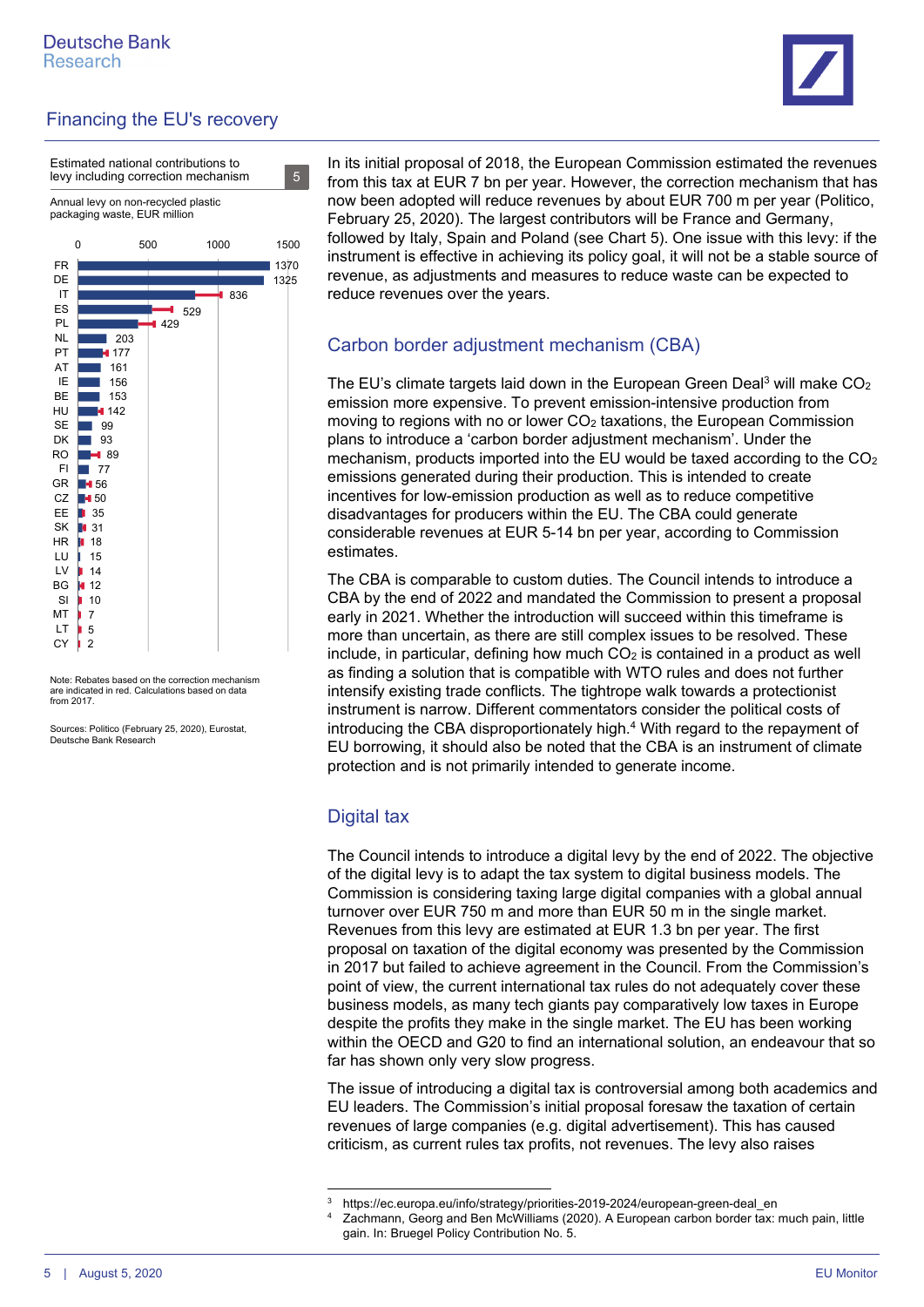

questions about the avoidance of double taxation and coherence with policies to promote digitalisation.

In addition, there is the risk of further tensions with the United States as the levy primarily affects US companies. However, the Commission also sees itself as compelled to act because some member states – such as Austria, Italy, France and Spain – have already introduced or are preparing to introduce their own digital taxes, which results in different rules within the single market.<sup>5</sup>

To what extent members are willing to share these revenues with the EU is not entirely clear. But several members – including France, Italy, Spain and Austria as well as Germany, Bulgaria, Romania, Slovenia, Greece and Portugal – have expressed their support for the introduction of a European digital tax for some years already. Ireland, the Netherlands, Denmark, Sweden, Finland, Luxembourg and Malta were rather critical or even opposed to such a levy (Politico, September 21, 2017; International Tax Review, July 12, 2018). Still, the fact that the proposal for a digital levy found its way into the Council Conclusion, including a timeline for its introduction, provides some indication that opposition among members might have diminished.6



Source: European Commission

#### Own resource from the ETS, extension to aviation and maritime

The Council has invited the Commission to revise its 2018 proposal for an own resource based on the European Emissions Trading System (ETS) and to explore the possibility of an extension to aviation and maritime. Based on recent estimates, the Commission expects annual revenues of EUR 10 bn, including an extension to aviation and maritime. In the Commission's view, the ETS is a suitable basis for own resources as it provides a EU-wide system. So far, the revenues from the ETS have been allocated to member states only. The Commission has proposed that 20% of the revenues from certain emission allowances should flow into the EU budget.

While the Council has mandated the Commission to work towards the introduction of a revised ETS scheme, it remains uncertain when and how it might be implemented. All members would have to agree. On the one hand, revenues from the ETS are expected to increase further (see Chart 6), which might make member states more willing to allocate a share to the EU budget. On the other hand, countries that would contribute more to the EU budget than under the GNI contributions could be particularly opposed to contributions via the ETS. According to one estimate<sup>7</sup>, this is the case for Poland, whereas France, Germany and Sweden would contribute less to the EU budget through the ETS compared to their share of GNI contributions.

Yet we expect a contribution from the ETS to the EU budget to be politically more feasible than an extension to aviation and maritime. In both sectors, there are efforts at an international level to introduce an emissions trading system. Aviation has been part of the European ETS since 2012. However, the EU had to limit it to aviation within the single market, following strong reactions – particularly from the United States and China – to plans to include international aviation in the European ETS. Without international agreement, it remains difficult to include international aviation and maritime. Instead, the reduction of free allowances for the European aviation sector is currently being considered.

1

<sup>5</sup> Tax Foundation, June 2020.

<sup>6</sup> See EU Monitor, Taxing the digital economy, May 21, 2019, for a more detailed discussion about taxation of the digital economy.

Darvas, Zsolt (2019). A new look at net balances in the European Union's next multiannual budget. In: Bruegel Working Paper No 10.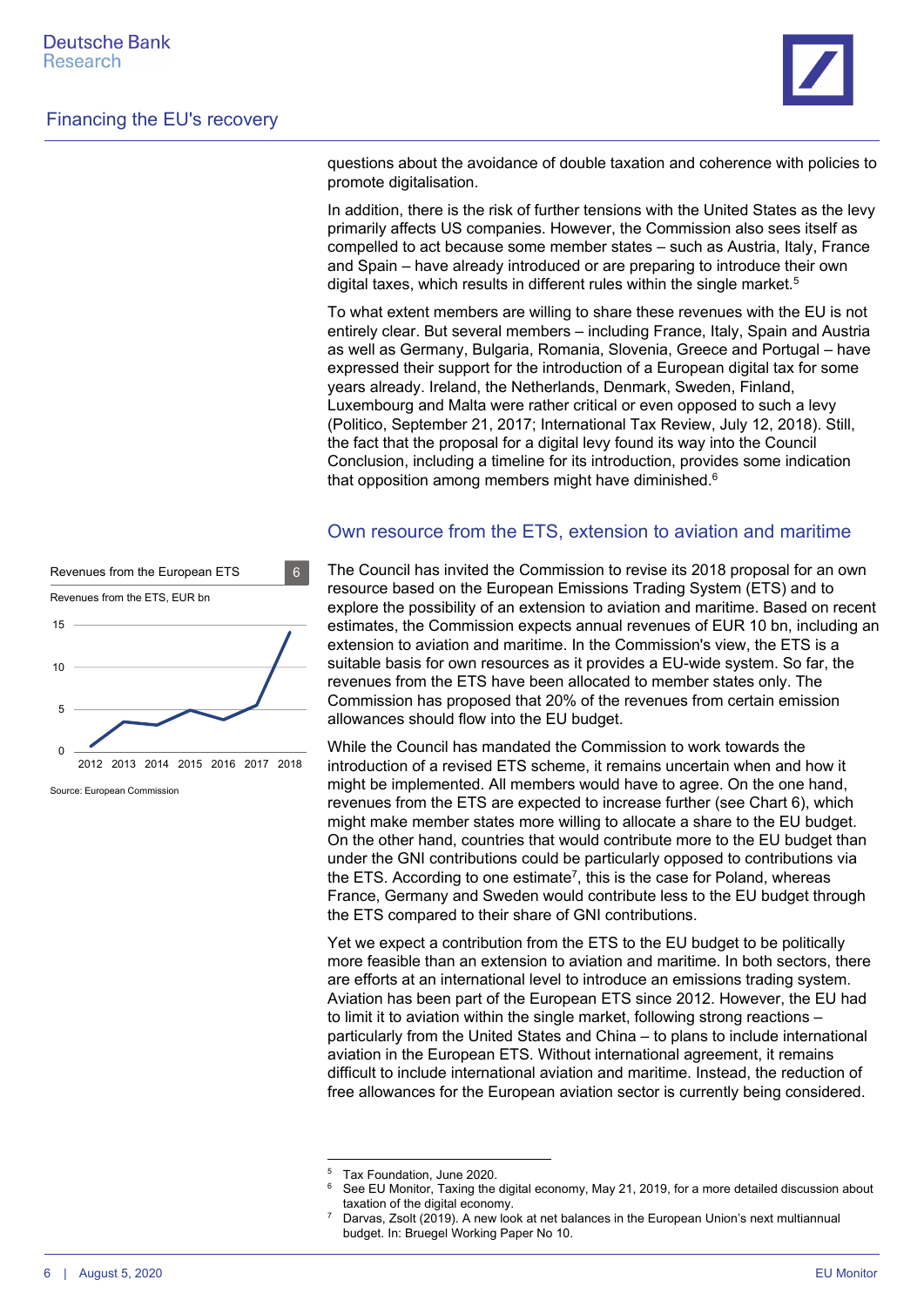

### Financial Transaction Tax

In their conclusion of the July Council meeting, EU leaders also listed a Financial Transaction Tax (FTT) as a possible other own resource to be introduced in the course of the next MFF. An FTT could generate substantial revenues. According to the Commission's initial estimate in 2011, it could amount to EUR 57 bn per year. But the revenue depends largely on the design of the FTT. It is also likely to vary from year to year due to the volatile volume of financial transactions over time.

An FTT has been under discussion since the 2008 financial crisis, when calls for higher contributions to public finances from the financial sector became louder. The Commission presented a first proposal for a harmonized FTT in 2011, also with the aim of avoiding different rules and regulations within the single market. But no agreement was reached. Since then, ten member states<sup>8</sup> have joined forces in an enhanced cooperation to introduce a harmonised FTT – still without success. In the meantime, seven member states introduced an FTT on a national level, including three participating states (France, Italy, Belgium) and four states that are not participating in the enhanced cooperation (Ireland, Poland, Finland, Hungary).

Critics of the FTT fear competitive disadvantages and the withdrawal of financial players from their markets and thus advocate for an international solution. Given the long-winded discussion and the different development in member states, it will likely be difficult to reach an agreement on an EU-wide FTT as a new own resource.

### Introducing new own resources – not the same as increasing the EU's own resources ceiling

In the discussion about financing the EU's next budget, two things frequently tend to get confused: the introduction of new own resources – which we discussed above – and an increase of the EU's own resources ceiling.

"New" own resources will add further sources of income to the budget. In the same manner as the traditional own resources, they will constitute direct contributions to the EU's finances. When there is talk about the EU's own resources, all three types are meant, i.e. GNI-based, VAT and traditional and new duties and levies.

With the own resource ceiling, the member states determine the maximum own resources allowed for the EU budget. It is expressed as a percentage of all member states' GNI. It is not limited to the GNI-based contributions. Rather, it is the total amount that the GNI-based contributions, together with the (currently two) other types of own resources, may not exceed. At the same time, the ceiling also sets the limit on expenditure, as the EU budget must be balanced.

At the special meeting in July, the Council agreed to increase the own resource ceiling for payment appropriations from the current 1.20% to 1.40% of the EU GNI. According to the Commission, the increase was necessary to provide the EU with sufficient financial leeway to meet current financial obligations after Brexit. On top of that, the Council decided to temporarily increase the own resource ceiling by additional 0.6pp. These additional resources are intended solely to cover the liabilities in connection with the EU borrowing needed to finance the European recovery fund. The elevated ceiling applies only as long as the liabilities are not repaid, at most until the end of 2058 (but might be reduced much earlier, depending on the repayment schedule). Taken together,



 $\overline{a}$ 

Source: European Commission

<sup>8</sup> Austria, Belgium, France, Germany, Greece, Italy, Portugal, Slovakia, Slovenia, Spain.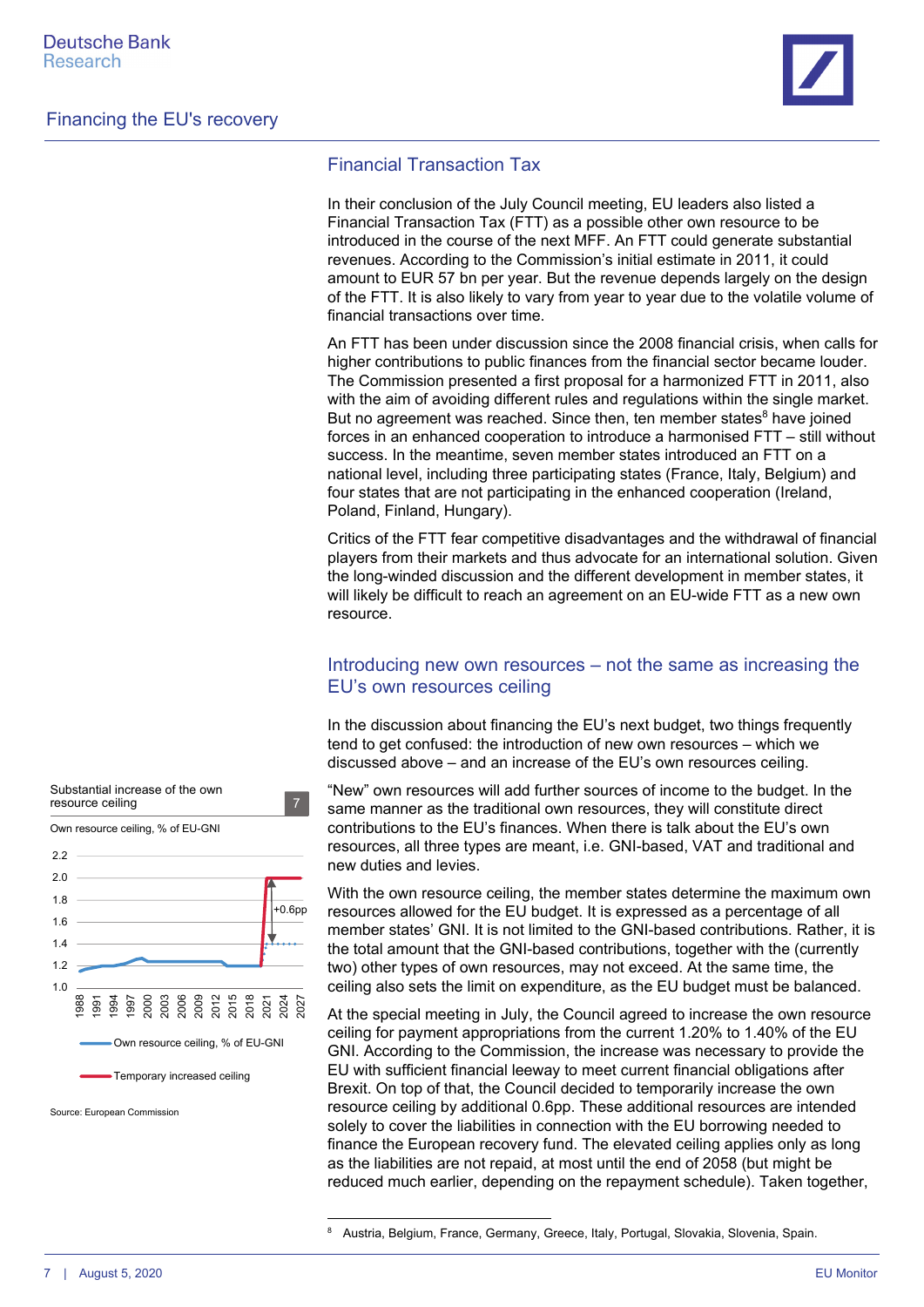

this means that a ceiling of 2% of the EU27 GNI applies from next year (see Chart 7).

#### Next steps

At its July 17-21 meeting, the Council agreed on the next MFF, a recovery package financed with EU borrowing, the increase of the own resources ceiling and the introduction of new own resources over the next years. These decisions now face different further legal requirements.

Adoption of the MFF and the role of the European Parliament. Following the Council's agreement, the MFF needs the consent of the European Parliament, which votes with absolute majority. The EP is strongly in favour of the introduction of new own resources and has called for it for many years. However, the income side of the budget is dealt with in a separate own resource decision, in which the EP is consulted but has no decision-making power. The EP's primary power in this process is its responsibility to vote on the MFF, by which it could express its dissatisfaction with the Council Conclusion. In an EP vote shortly after the Council meeting, the EP already threatened to reject the plan in its current form, criticising it for cuts to (future-oriented) MFF spending, concessions on the rule of law, and rebates. A binding commitment and calendar by member states for new sources of EU revenues is deemed indispensable.

In 2013, the EP first rejected the Council Conclusion on the MFF 2014-2020 with a vast majority and accepted the long-term budget only after months of negotiations and adjustments to the plan.9 However, whether the EP in the current situation would substantially delay the urgently needed budget plus recovery fund can be questioned; and a permanent rejection of the budget by the EP after consultations with the Council would be unprecedented.

EU borrowing, elevated ceiling and new own resources require approval by all member states. Regarding the own resources decision, including the increase of the own resources ceiling, Commission borrowing and the introduction of a plastic levy, the Council's unanimous decision was the first step. In a second step, all 27 member states need to approve the decision "in accordance with their respective constitutional requirements". This includes the consent of national parliaments. On the own resources decision, the EP will only be consulted. Again, while our baseline is not a blockage of the decision among members, delays cannot be excluded.

For all other proposed new own resources, the Commission has to prepare individual legislative acts that must in the same way be unanimously approved by the Council and all member states. The only exception could be the carbon border adjustment mechanism. If its design is to be more of a 'custom duty' rather than a 'tax', the Council can decide on it by qualified majority and under the co-decision procedure with the European Parliament.<sup>10</sup>

Top priority is agreement on the MFF and the increased ceiling. In the short term, the priority will be to get EP approval on the budget and national approvals on own resources as soon as possible to bring spending programs along and allow the Commission to tap the market and bring the RRF life. When it comes to the design and implementation of new own resources, national preferences and priorities will continue to diverge strongly.

1

<sup>9</sup> European Parliament, November 2013.

<sup>&</sup>lt;sup>10</sup> Lamy et al. (2020). Greening EU trade 3. A European Carbon Border Adjustment proposal. In: Policy Paper, June 2020, Europe Jaques Delors.